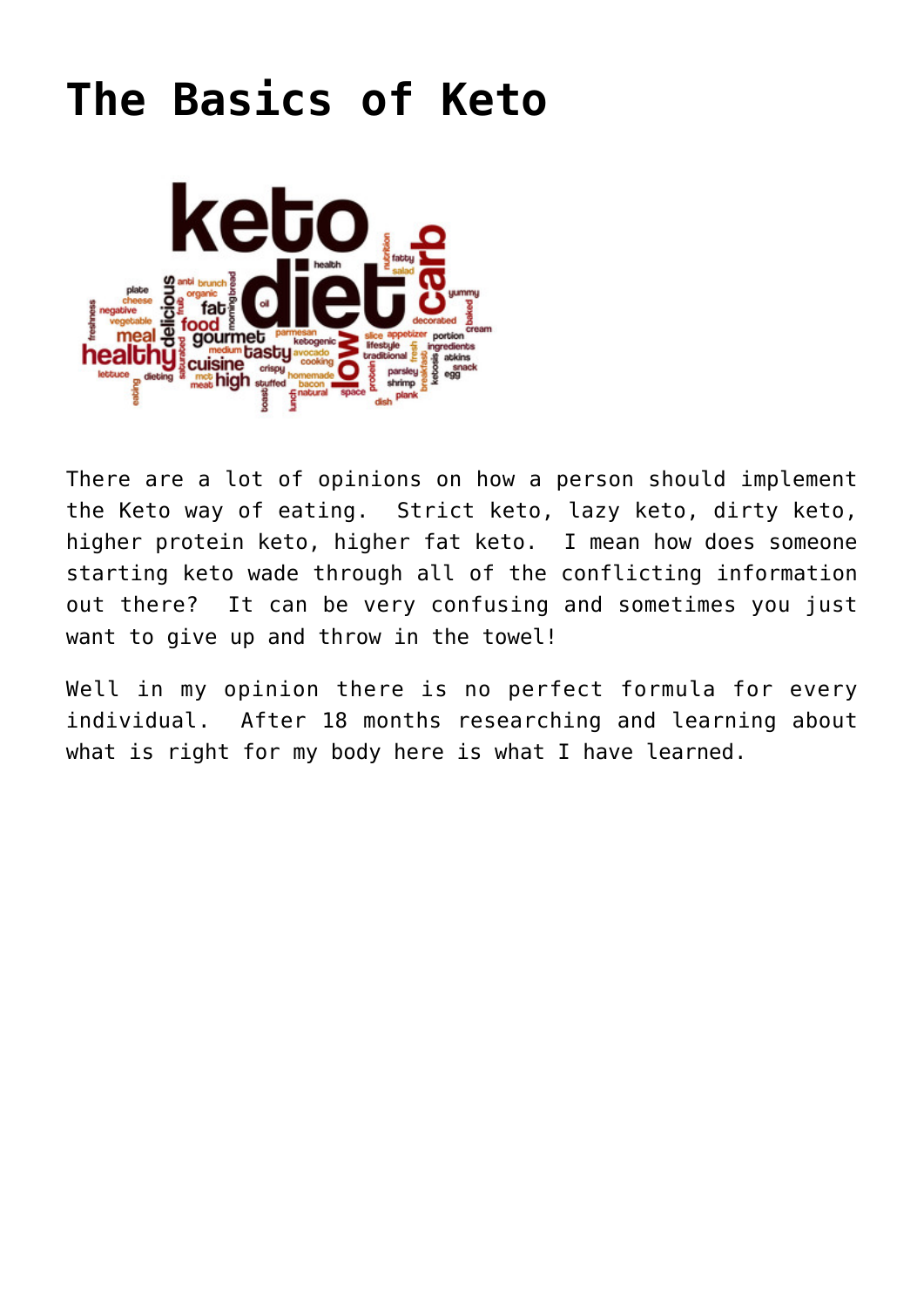

**PROTEIN 20% CARBS 5%**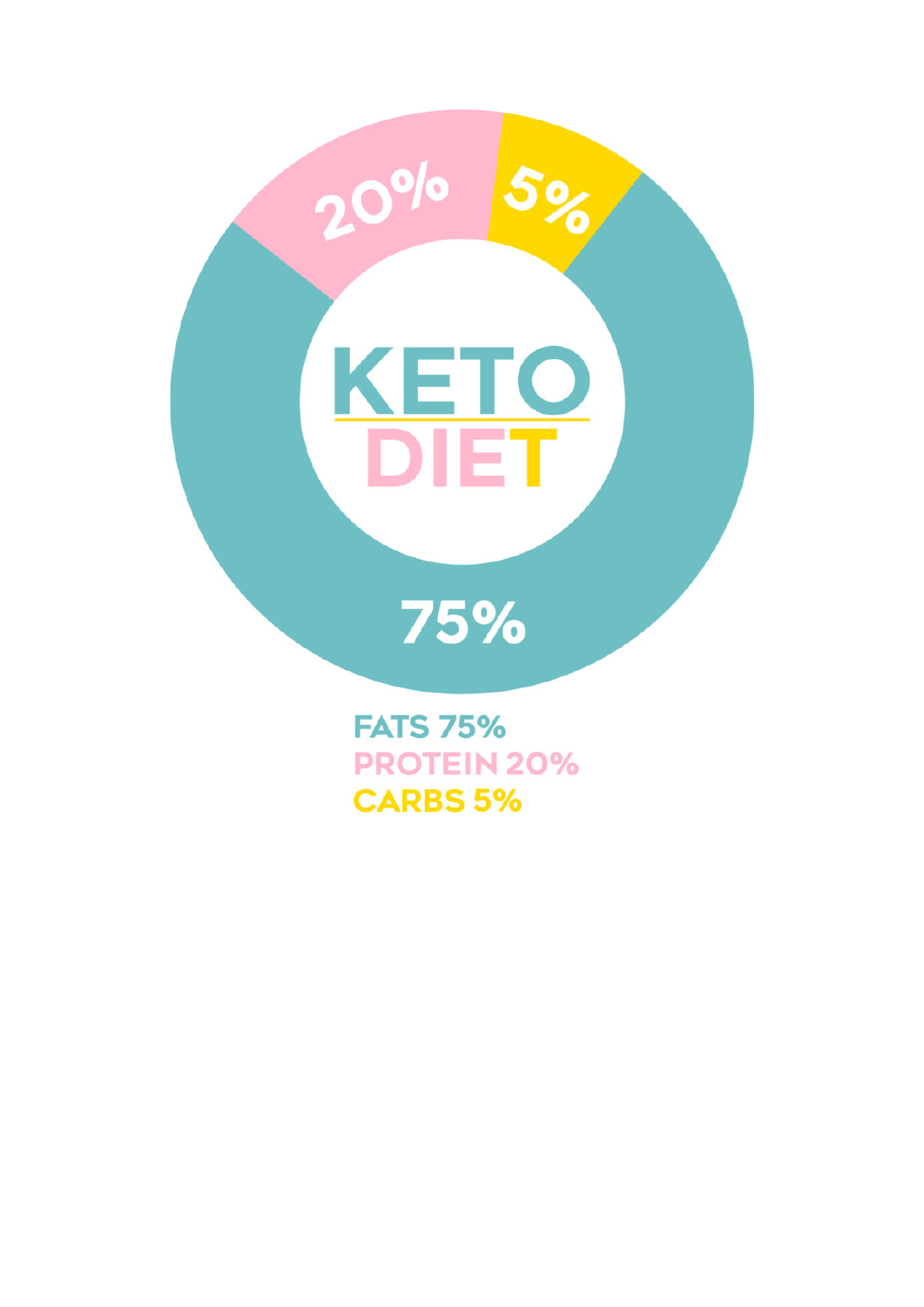

## Macro **Craziness!**

So when you're starting keto you need to pay attention to 3 macros. What are macros you ask? Well the macros or macronutrients that we focus on are carbs, protein, and fat. There is a lot of controversy on what percentage of each nutrient that we should consume for optimal health and weight loss. This is what I have learned!

Every person and every body is different! A lot of people suffer from an array of diseases and metabolic issues. Thus we need to tweak our macros individually. There is no perfect calculation out there. I feel like the best way to approach keto, if you are a beginner is to start with a baseline with your macros and tweak it according to how your body reacts to the percentages that you're using.

A good place to start is to keep your **carbs at 20 grams or less per day or 5% of your total calories**. Wait….. what? Yes 20 grams is a good baseline to see how your body will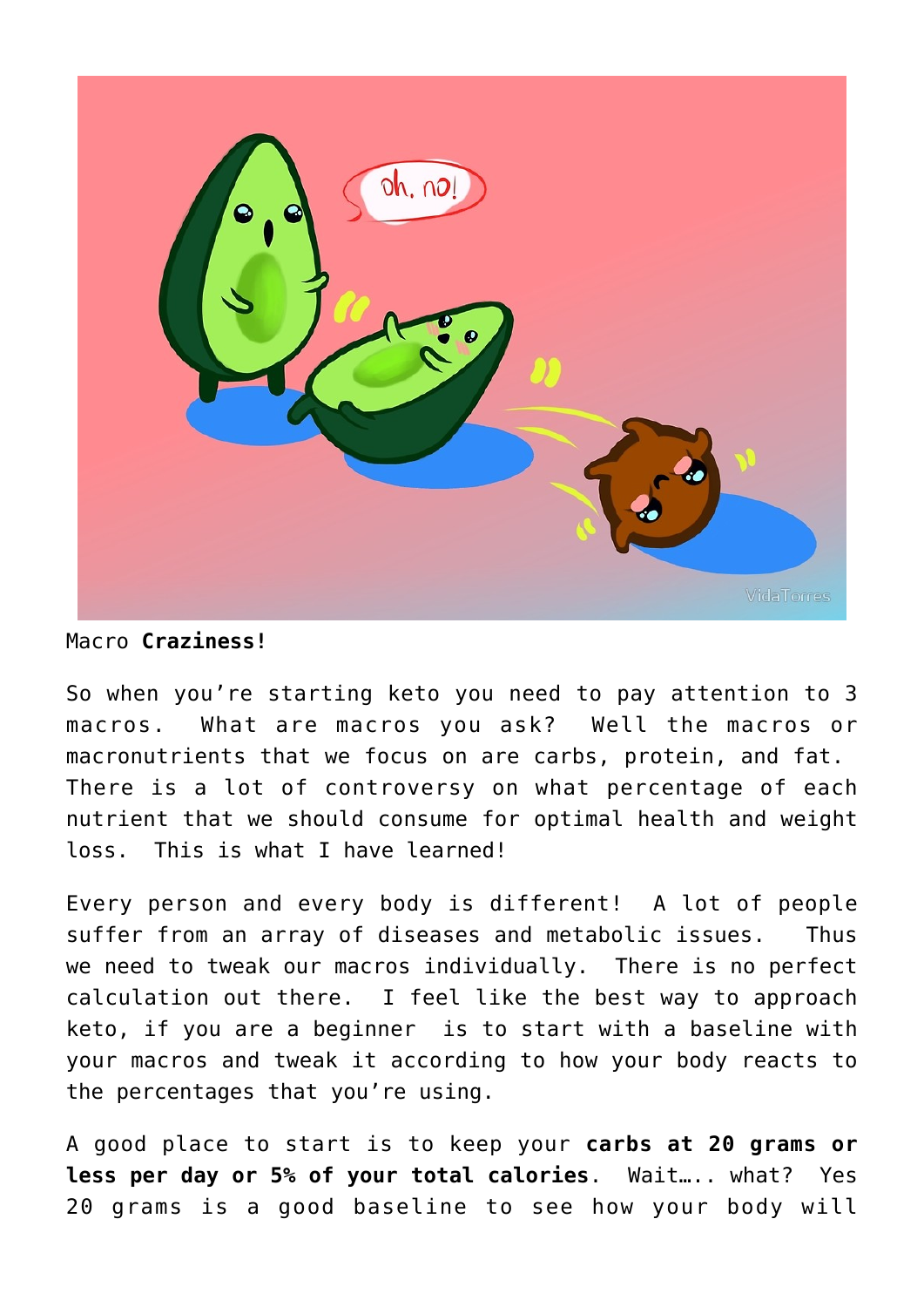respond. I know it doesn't sound like a lot of food but if you get your carbs from low glycemic, nonstarchy vegetables you will fill yourself up and your body will love you because you are feeding it real wholesome foods.

Moderate protein is key! The calculation that I found is best is to consume is **1 gram of protein per day for every kg of body weight**. To calculate that divide your body weight by 2.2 and that number will tell you what your protein grams should be. Start out with that number and see how your body responds. Make sure that you are eating high fat sources of protein. Higher the fat in your protein will minimize the insulin spike in your body and thats the goal for optimal weight loss.

**The remainder of your total daily calories will come from fat**. Make sure that you are consuming healthy fats from your protein source as well as adding in butter (not margarine), avocado oil, and coconut oil. Ghee is a good dairy free healthy fat to consider. If you are hungry between meals then add more fat to your meals until ketosis takes over and your body starts the fat adaptation process. Ketosis simply put is when your body stops burning carbs and glucose as energy and starts using fat as its primary source. I can promise you that you will start to feel less hungry and you will have amazing energy.

Start out with this formula and tweak it according to how your body responds.

## **The Dreaded Keto Flu**

Many people ( not everyone) who starts a low carbs diet experience what is called the keto flu in the first few days or even the first week while the body is adapting to burning ketones instead of glucose. The basic symptoms are:

- headaches
- nausea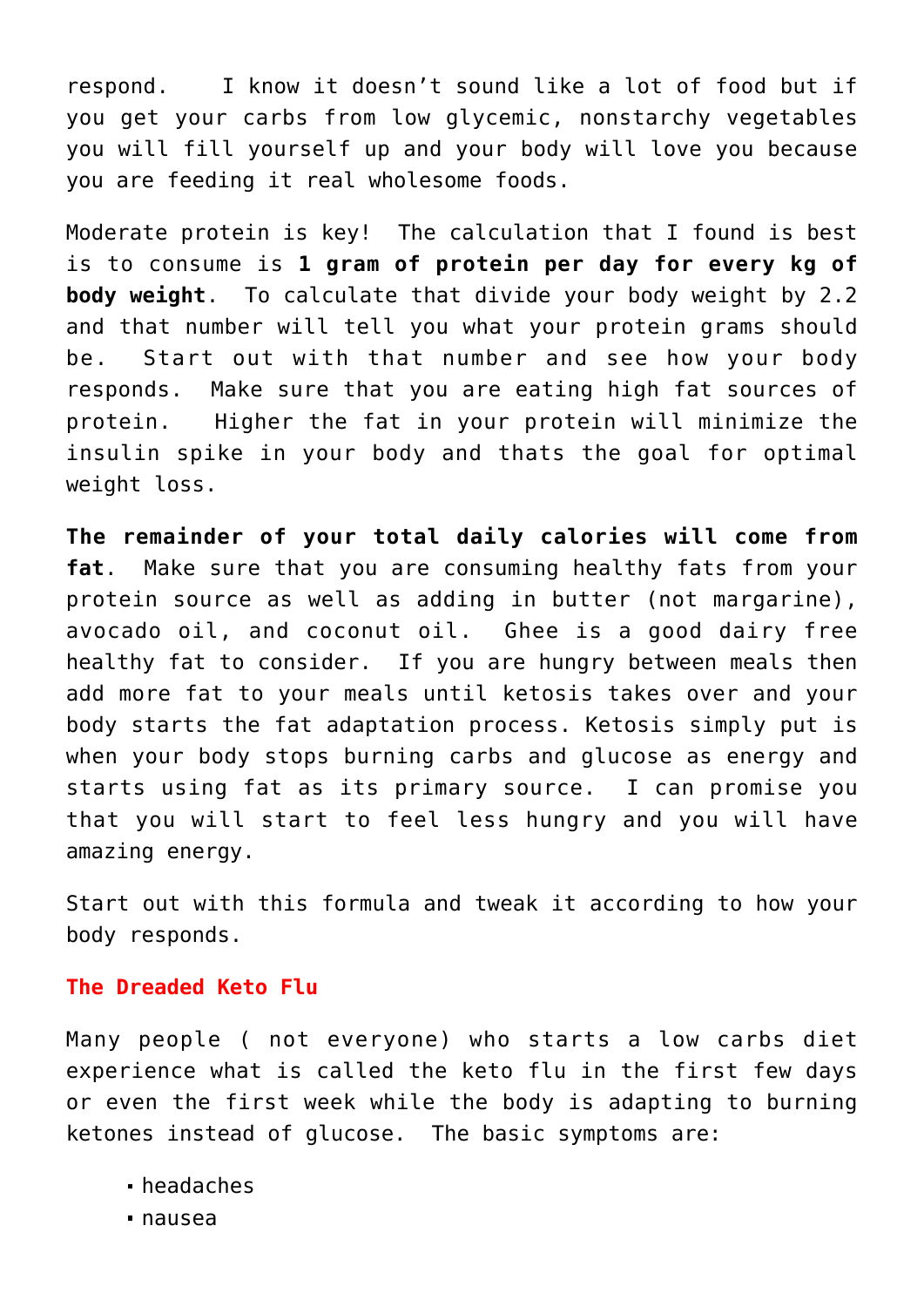- upset stomach
- lack of mental clarity or brain fog
- sleepiness
- fatigue

So what can be done to lessen the symptoms?

First you have to understand why your body is reacting this way. Your body has been burning glucose for energy so its basically full of enzymes that are waiting to deal with the carbs you eat (and probably store them as fat). But now your body needs to make new enzymes that burn fat for fuel instead of carbs, and the transition period causes your flu like symptoms. There are some things that you can do to lessen the symptoms of the keto flu and to make it go away sooner or to avoid the keto flu completely.

## **4 Tips To Avoid The Keto Flu Or At Least Get Though It Faster**

- First of all you're probably dehydrated. **Drink plenty of water** and then some more. Keep your body hydrated. I'm not going to tell you how much to drink. Your body will do that. But if you're thirsty drink water. Avoid running to coffee, tea, and diet sodas. I'm not telling you to not drink those things. Its a fact that I love my coffee in the morning but make sure that you are drinking enough water throughout the day. Especially when your exercise.
- **Watch your electrolytes!** When the body is getting rid of excess insulin from your former carb crazy diet you'll lose lots of fluids that have been retained in your body. This causes the rapid weight loss that most people see in their first few days of ketosis. When you lose all of the retained water you also lose electrolytes. While on this diet its important to make sure that you're getting your electrolytes in. **Electrolytes are sodium, potassium and magnesium.** When you're lacking in electrolytes you will feel like crap!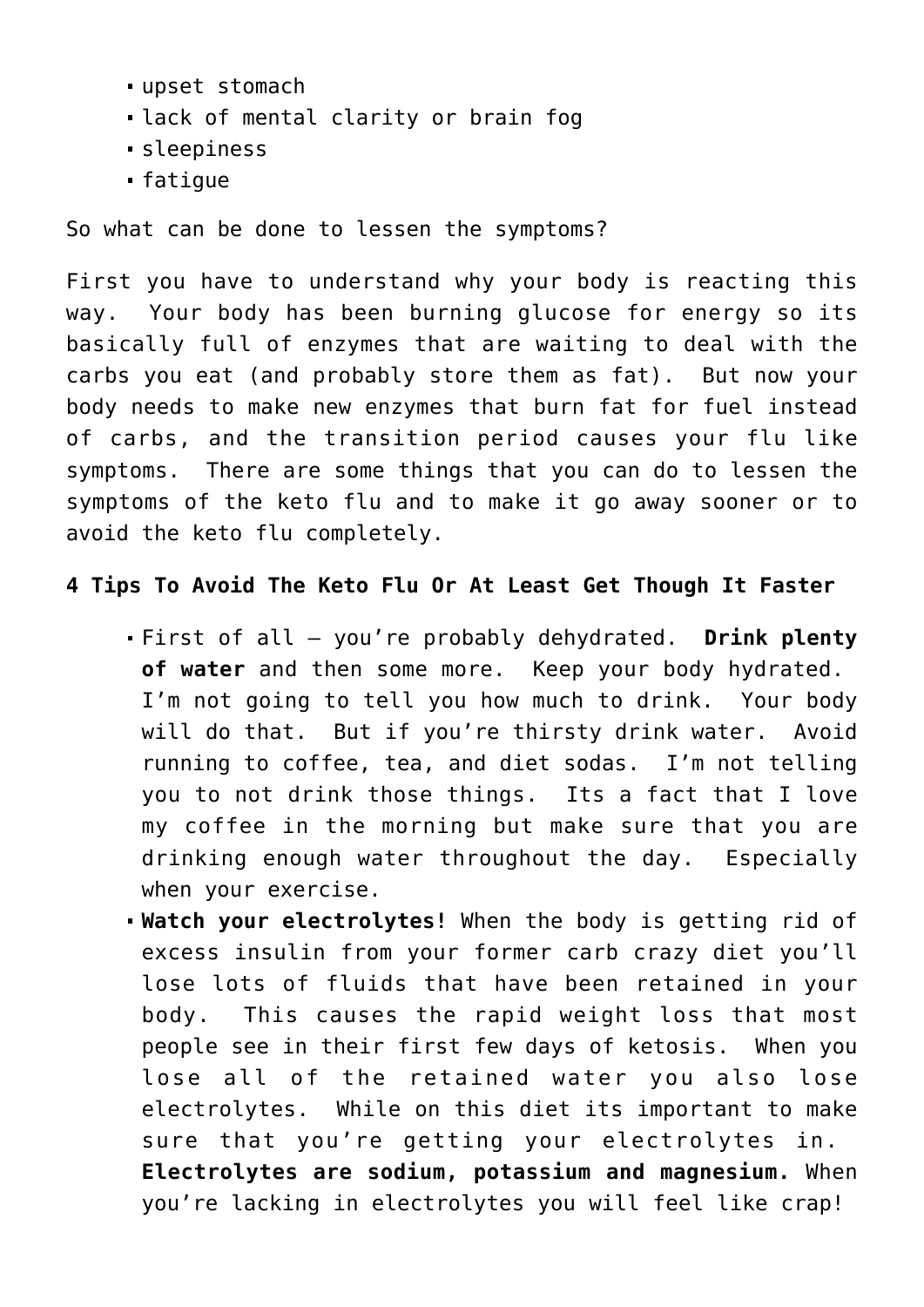So when you're feeling ill with the keto flu try things like chicken or beef broth and look for foods rich in these minerals. Take a muti vitamin and a multi mineral supplement. Salt your food! Pink himalayan salt, celtic sea salt or Real Salt from Utah are the best sources of sodium. They have the most minerals that your body needs. You get sodium through salting your foods liberally. It is recommended that you consume **3,000 – 4,000 mg of sodium a day**. Another thing that helps is drinking sole water. If you are eating plenty of protein you will get a lot of the potassium that you need. It is recommended that you consume **1,500 – 2,500 mg of potassium a day**. Another product that helps you reach your potassium goal is No Salt or Nu Salt. 1/2 teaspoon of No Salt has 1,280 mg of potassium. And lastly magnesium. It is recommended that you consume **500 mg of magnesium a day**. Our soil has been depleted of many of the minerals that we need and magnesium is one of those nutrients. I like to supplement my magnesium with Magnesium Glycinate.

- **Eat more fat** Yup, load it up! Butter everything, bacon everything, eat fatty meats and put heavy whipping cream in your coffee. This will force your body to hurry up the transition. You will think that this is crazy and you will think that you will never lose weight eating this way, but you will! **Don't fear the fat! Don't fear the fat! Don't fear the fat!**
- Don't start off by eating **too much protein**. Too much protein can slow down the transition. There is a lot of controversy on whether or not too much protein can turn to glucose in your body. I am not a scientist so I will not get into the details of that. I just know that when I consume too much protein my ketones go down. Play with it and adjust to how your body reacts. Go for fatty meats and cheese. Add fat to your protein. Your first instinct when you're on a diet might be to nibble on a skinless chicken breast to lose weight. Don't do